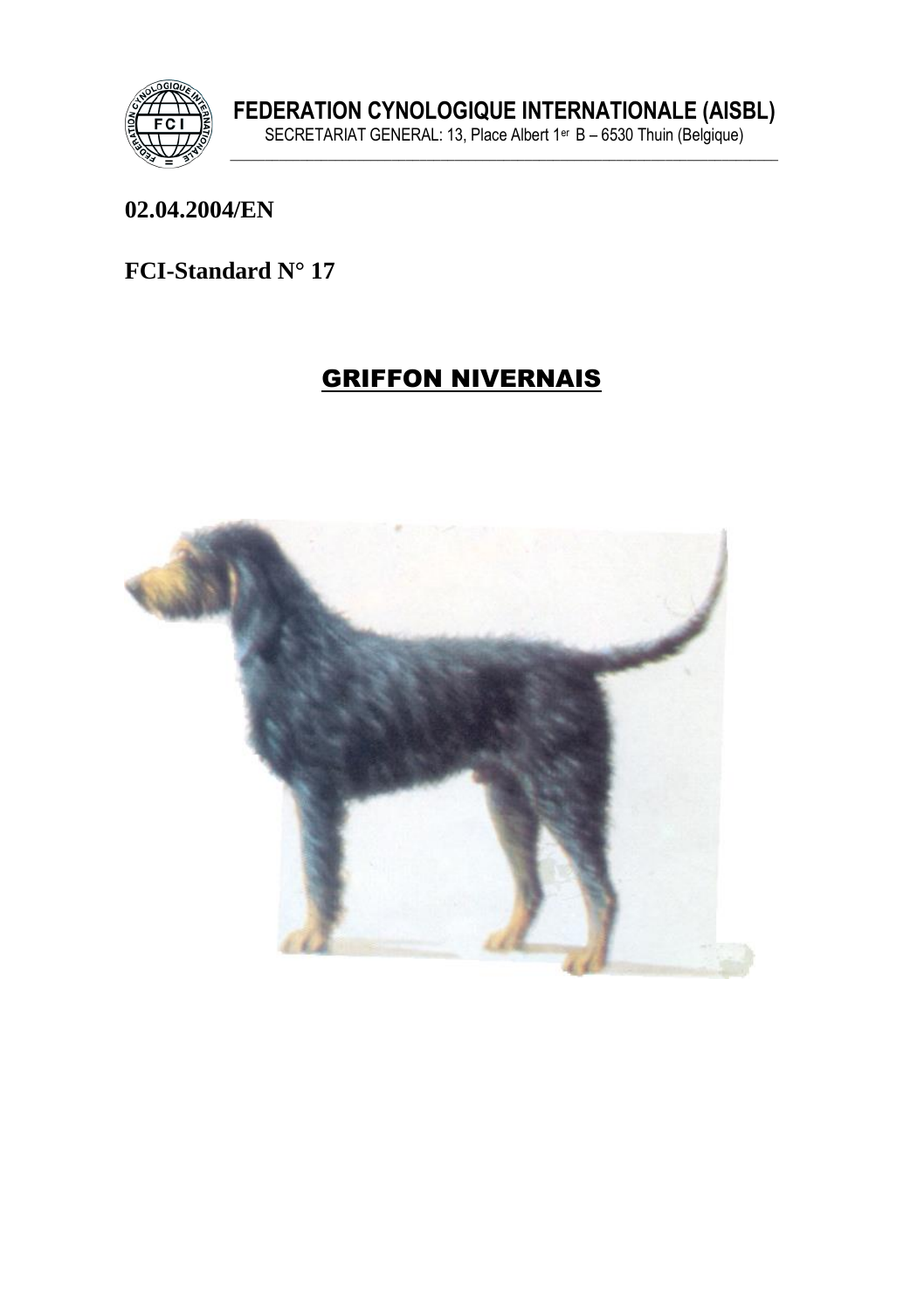**TRANSLATION**: John Miller and Raymond Triquet. Official language (FR).

**ORIGIN**: France.

#### **DATE OF PUBLICATION OF THE ORIGINAL VALID STANDARD**: 24.03.2004.

**UTILIZATION**: Scent hound used mainly for shooting of wild boar, generally in a pack but also individually.

| FCI-CLASSIFICATION: Group 6 Scent hounds and |                     |  |                                  |
|----------------------------------------------|---------------------|--|----------------------------------|
|                                              |                     |  | related breeds.                  |
|                                              |                     |  | Section 1.2 Medium-sized hounds. |
|                                              | With working trial. |  |                                  |

**BRIEF HISTORICAL SUMMARY**: The Griffon Nivernais may have descended from Gallic hounds (Canis Segusius) used by the Gauls, and from the grey Saint Louis dogs. This breed was much appreciated for 200 years, up to Louis XI's reign, then was abandoned in the royal packs by Francis I who preferred white hounds. Nevertheless, certain Nivernais region noblemen conserved it up to the time of the French Revolution (1789) when the breed seemed to have disappeared. A century later, the Griffon Nivernais, often called "dog of the region", was recreated from subjects nevertheless conserved in that cradle of origin of the breed. At the end of the XIXe century and the beginning of the XXe, these dogs received new blood from the Griffon Vendeen, the Fox Hound and then from the Otterhound, establishing the hound breed unchanged ever since then. The club was founded in 1925.

**GENERAL APPEARANCE**: With a hard and tousled coat (*Barbouillaud* in French), very well typed, robust, very hardy and shaggy. Dry in limbs and muscles, destined to provide length of work rather than speed; slightly sad in aspect but in no way nervous.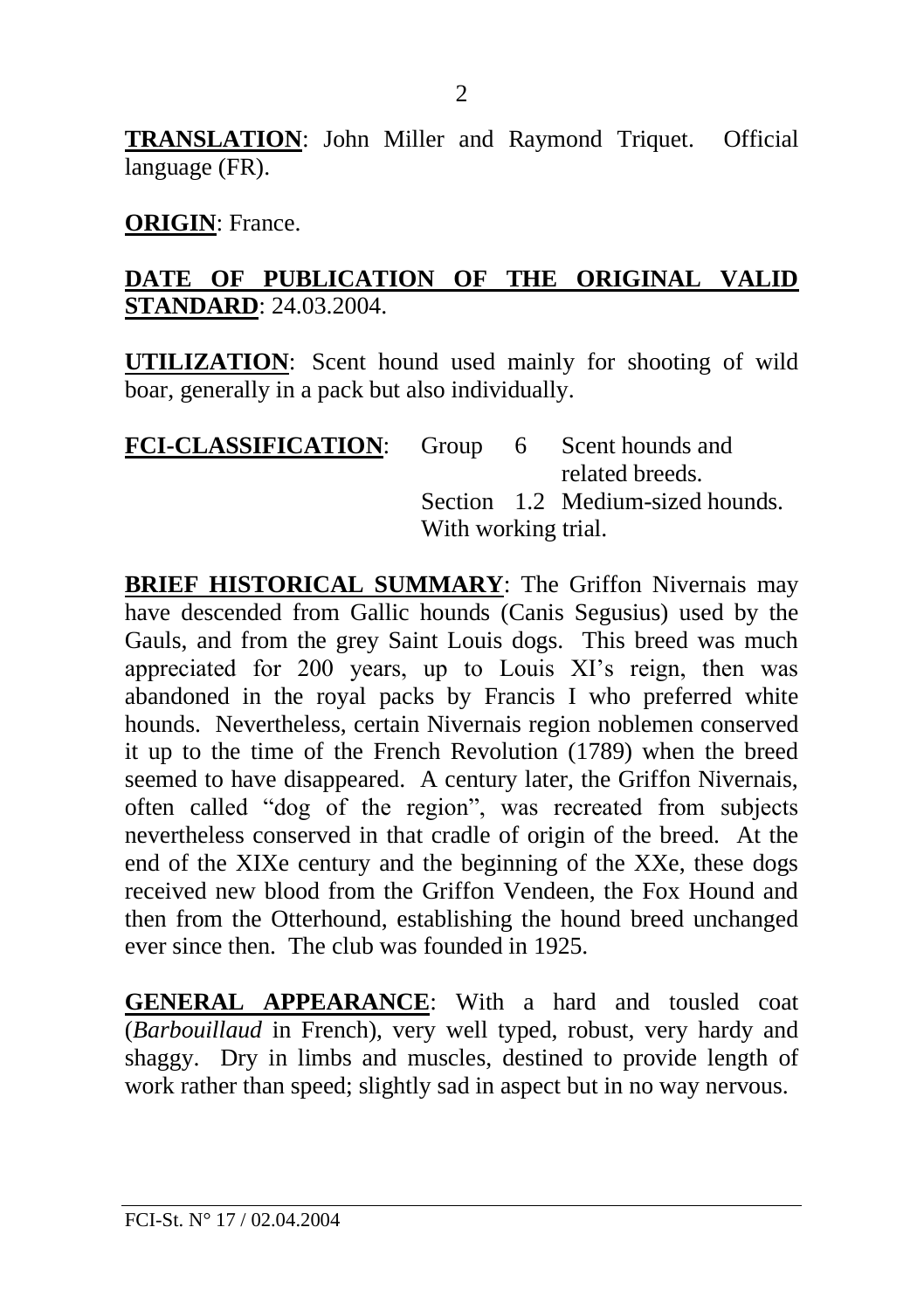**IMPORTANT PROPORTIONS**: Body length (point of shoulder to point of buttocks) is slightly greater than height at shoulder. Skull and muzzle are of the same length.

# **BEHAVIOUR / TEMPERAMENT**:

Behaviour: Very good nose, piercing, and particularly enjoying difficult terrains and thickets.

Temperament: Excellent at approaching and very good hunter, it's courageous when holding firm without being reckless. Its courage and initiative allow it to be used successfully in small packs for hunting wild boar. Although it can easily be taught hunting that game, it shows itself occasionally to be obstinate and independent, and its master should know how to make it obey starting at its youngest age.

# **HEAD**

CRANIAL REGION: Very dry, light without being small, somewhat long without excess. The lines of the skull and muzzle are parallel.

Skull: Nearly flat, of medium width, sides defined by the only slightly pronounced zygomatic arches. Occipital peak only perceptible when touched.

Stop: Only slightly marked, appearing however increasingly accentuated when the coat springs up more, but without exaggeration.

### FACIAL REGION:

Nose: Black, quite visible.

Muzzle: Same length as the skull, it's not overly broad at the end with the sides converging slightly, but not so much as to become pointed. A slight beard on the chin.

Lips: Only slightly developed, just covering the lower jaw, hidden by good moustaches, with good pigmentation.

Jaws/teeth: The jaws of robust aspect, normally developed. A scissors bite, sometimes a level bite, with the incisors set square to the jaws.

Complete set of teeth (absence of first premolars (PM1) is not penalized).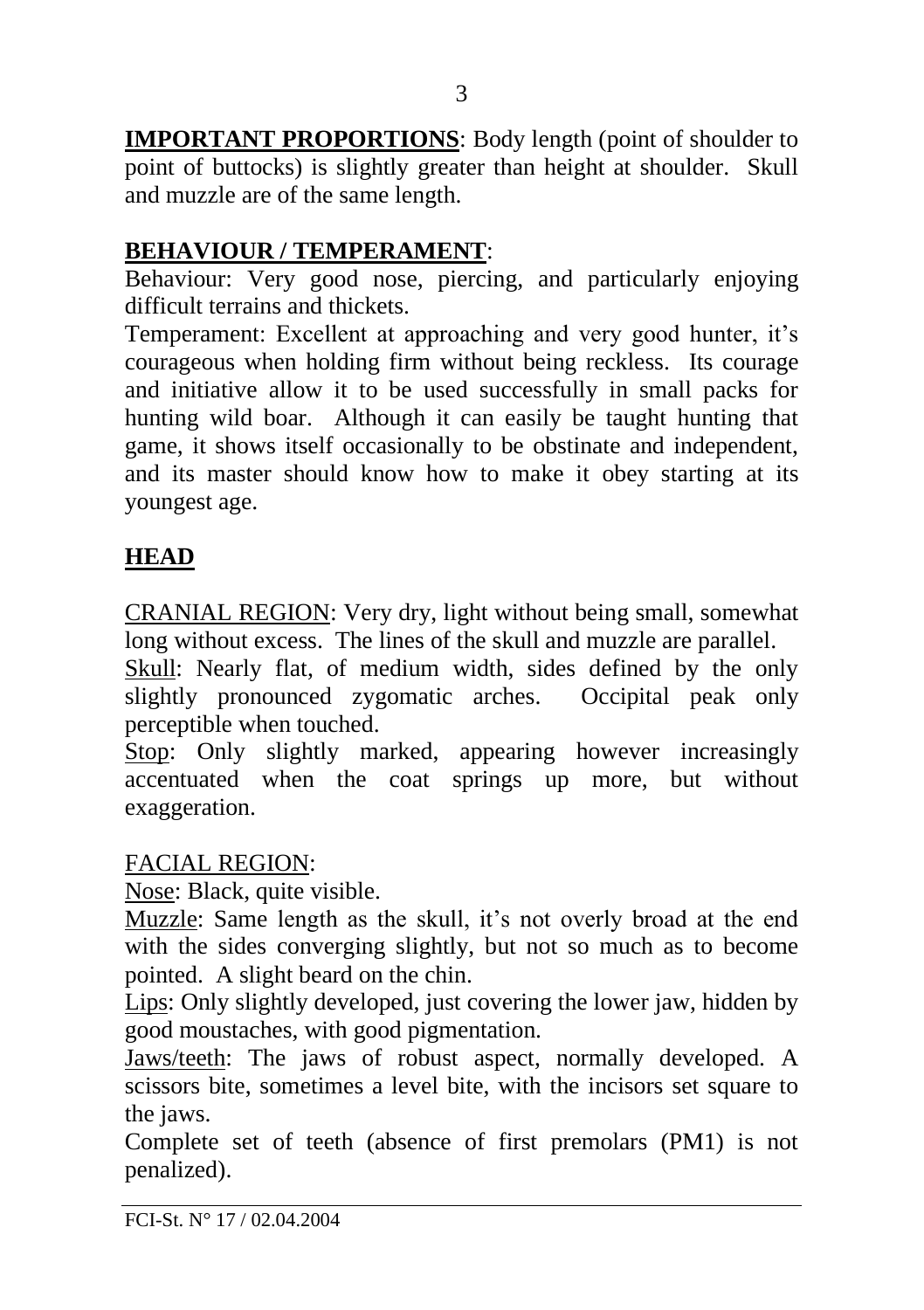**EYES**: Dark colour preferred. Gaze lively and penetrating. Important eyebrow but which doesn't cover the eye. The conjunctiva is not visible. The eyelids are well pigmented.

**EARS**: Averagely attached (at little over an inch wide – ca.3 cm) in line with the upper level of the eye, hanging, supple, rather fine, of medium width, turned slightly inward at the end, half-long, reaching the root of the nose.

**NECK**: Rather light, dry and without dewlap.

### **BODY**:

Topline: Level, from the withers to the loin.

Withers: Very slightly prominent above the back line and narrowed due to close shoulder blade summits.

Back: Solid and long enough, rather narrow and sustained, with good muscles, even if they are only slightly apparent.

Loin: Solid and very slightly arched.

Croup: Bony, a little slanting, with dry muscles.

Chest: Descending as much as possible to the elbow. Breast only slightly developed in width. Long thorax, becoming wider towards the last ribs.

Ribs: The first are somewhat flat, the last more rounded.

Flank: Full, without excess.

Underline and belly: The underline rises slightly towards the rear without being whippety.

**TAIL**: Attached somewhat high, not very long. It has more coat in the middle. When still, it is carried slightly under the horizontal. When in movement, it is carried upwards sickle-fashion and can even have the end bent over the back.

# **LIMBS**

FOREQUARTERS: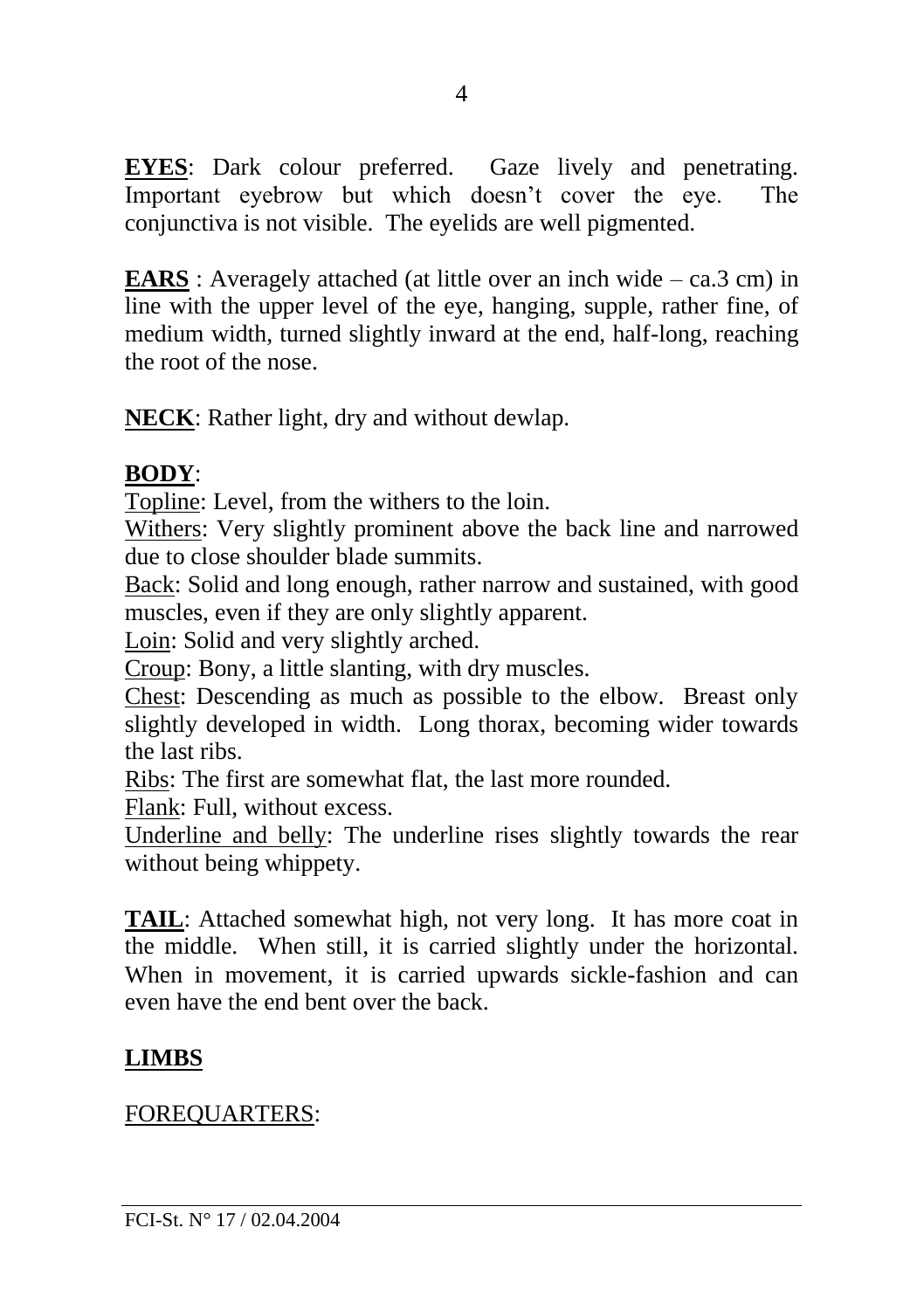General appearance: Good poise. Generally, and at rest, the forelegs seen in profile appear a little to the rear of the vertical (under him in front).

Shoulder: Slightly inclined, dry, well set on the chest.

Elbow: Set well to the body.

Forearm: Appears rather plentiful because of the coat but in reality, it is drier than thick and quite straight.

Metacarpus (Pastern): Somewhat short and slightly sloping.

Forefeet: Of oval shape, slightly lengthened, with toes solid and tight together, reminding one of a hare foot, and with nails and pads of good pigmentation.

### HINDQUARTERS:

General appearance: In profile, slightly under him. Seen from behind, the vertical line starting from the point of the buttock should pass through the point of the hock and equally divide the metatarsus. Thigh: Rather flat.

Hock: Let down. Seen in profile, the hock angle is slightly closed.

Metatarsus (Rear pastern): Set a little forward (slightly under him behind).

Hind feet: Of oval shape, slightly lengthened, with toes solid and tight together, reminding one of a hare foot, and with nails and pads of good pigmentation.

**GAIT / MOVEMENT**: Supple and easy (neither uneven nor bouncy).

**SKIN:** Supple and rather tight, close fitting on all the body, rather thick, pigmented. Black spots on the body, lips well pigmented. Absence of dewlap.

# **COAT**

Hair: Long, shaggy, and bushy, strong enough and rough (in any case neither woolly nor curly). The belly and the inside of the thighs shouldn't be hairless. The well pronounced eyebrows shouldn't cover the eye. A slight beard on the chin and the ear covered enough in hair.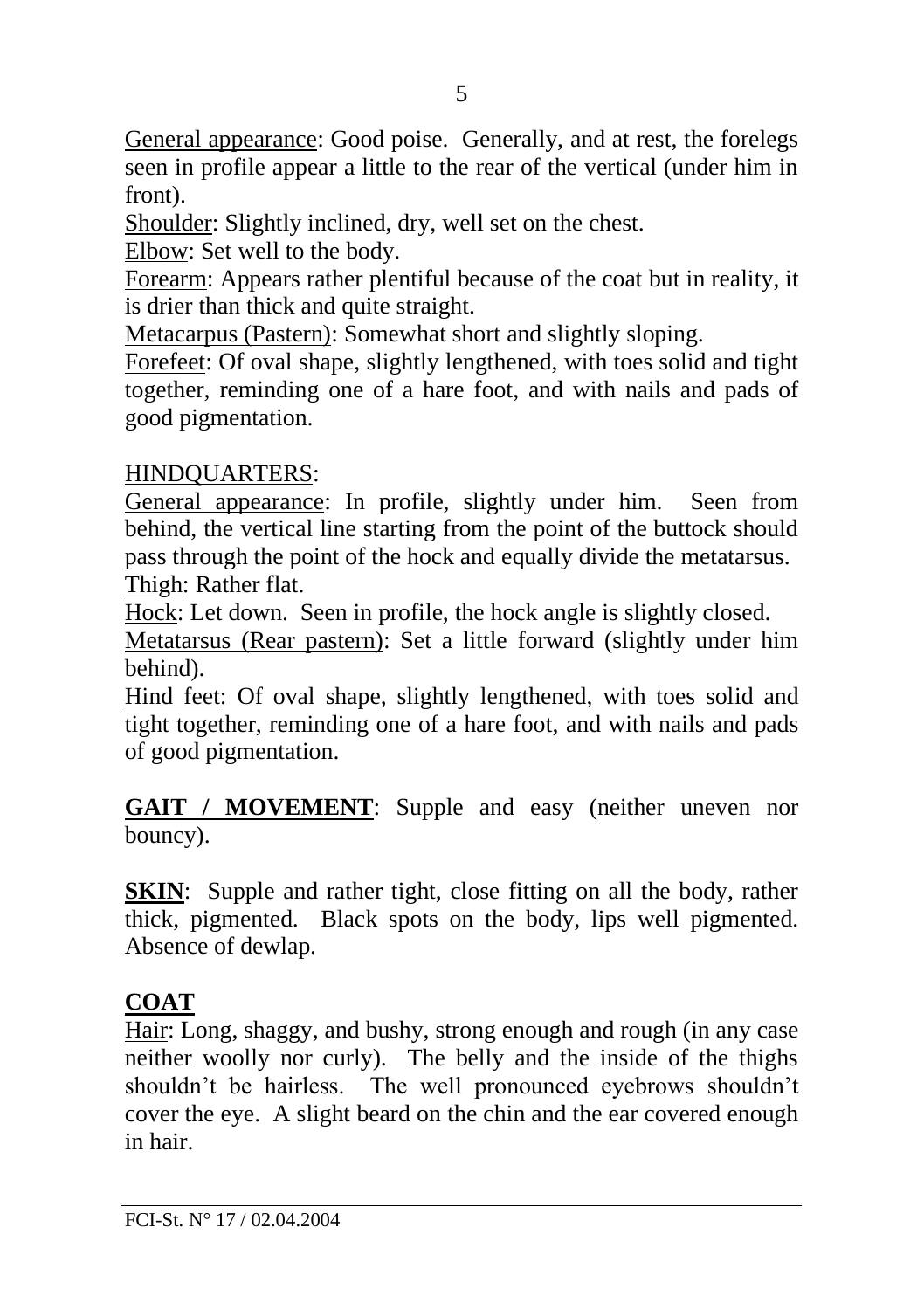Colour: Always darkened, i.e., the hair always has the ends darker than the base (black overlay). Fawn colouring can be more or less darkened but never orange.

The darkened end can take on a blue aspect. According to the amount of darkening of the extremity of the hair, the coat is darker or lighter.

The presence of white hair scattered in more or less great proportion in the coat is tolerated and gives rise to shades going from light grey, including wild boar grey.

The coat is most often marked with tan in the eyebrows, the cheeks, breast, the ends of the limbs, and under the tail. That characteristic, very visible on the pup, often diminishes with age.

The coat is characterised by the basic colour, the spreading of blackoverlaid hair, and possible association with sparse white hair. One hence describes for example the "fawn very slightly overlaid with black" (hare coat), the "sand overlaid with black" (wolf grey), and the "fawn overlaid with blue" (blue grey). A white spot is tolerated on the chest.

### **SIZE**:

Height at withers: Male: from 55 to 62 cm. Female: from 53 to 60 cm. With a tolerance of 1 cm more or less.

**FAULTS** : Any departure from the foregoing points should be considered a fault and the seriousness with which the fault should be regarded should be in exact proportion to its degree and its effect upon the health and welfare of the dog.

• Behaviour: Timid subject.

# **DISQUALIFIYING FAULTS**

- Aggressive or overly shy dogs.
- Any dog clearly showing physical or behavioural abnormalities.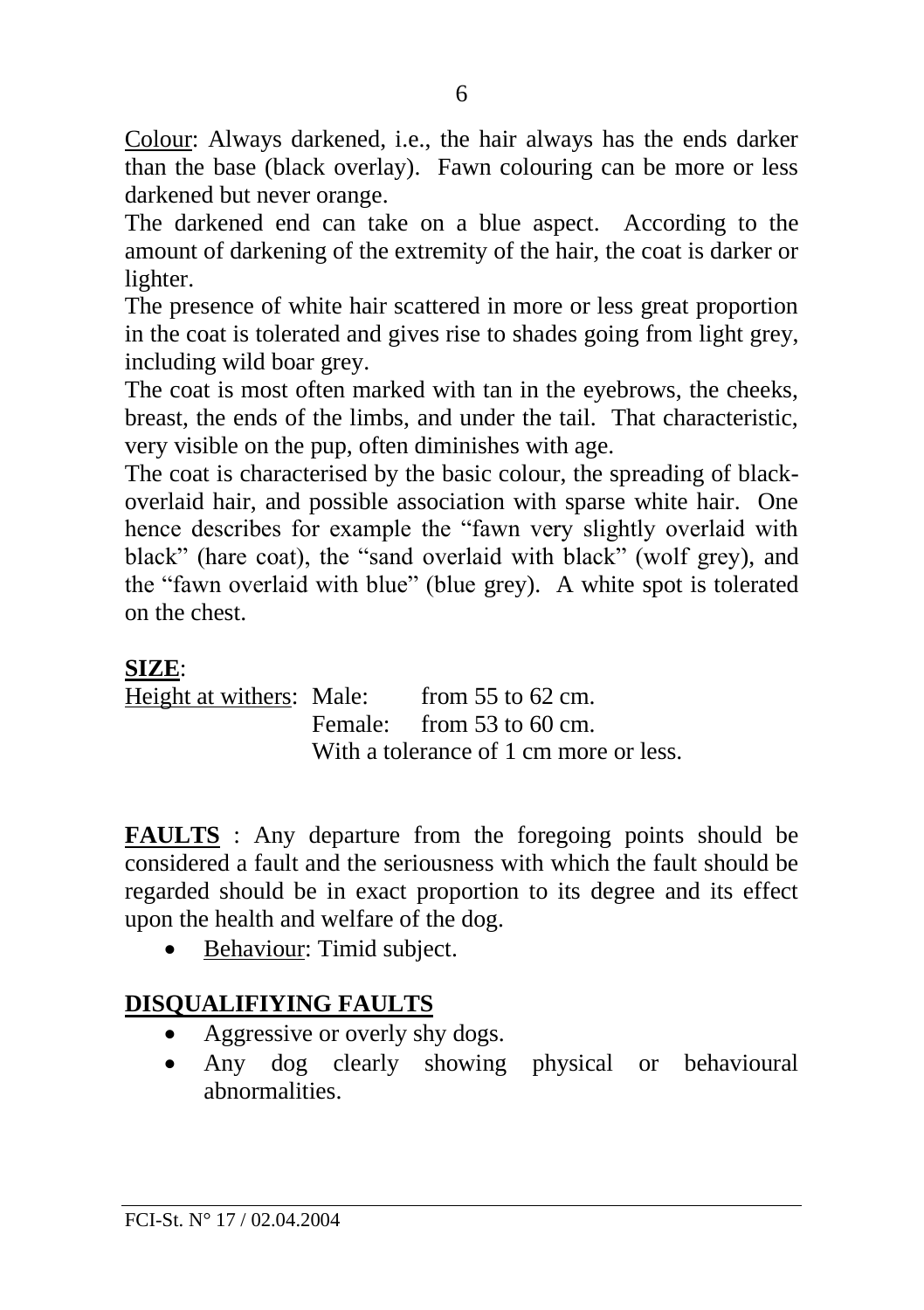- Lack of type: Insufficient breed characteristics, which means the animal on the whole doesn't resemble other samples of the breed.
- Jaws/teeth: Overshot or undershot.
- Eyes: Wall-eyed or variegated.
- Feet: Dewclaws, except in countries where their removal is outlawed.
- Tail: Kinked.
- Pigmentation: Coat solid black (absence of black-overlaid fawn hair), golden wheat coloured or orange, or tricoloured with clearly outlined lively colours. White feet.

Important depigmentation (nose, eyelids, lips, round the anus or vulva, scrotum).

- Height: Outside the limits defined by the standard.
- Defects: Noticeable invalidating defect. Anatomical malformation.

#### **N.B.**:

- Male animals should have two apparently normal testicles fully descended into the scrotum.
- Only functionally and clinically healthy dogs, with breed typical conformation should be used for breeding.